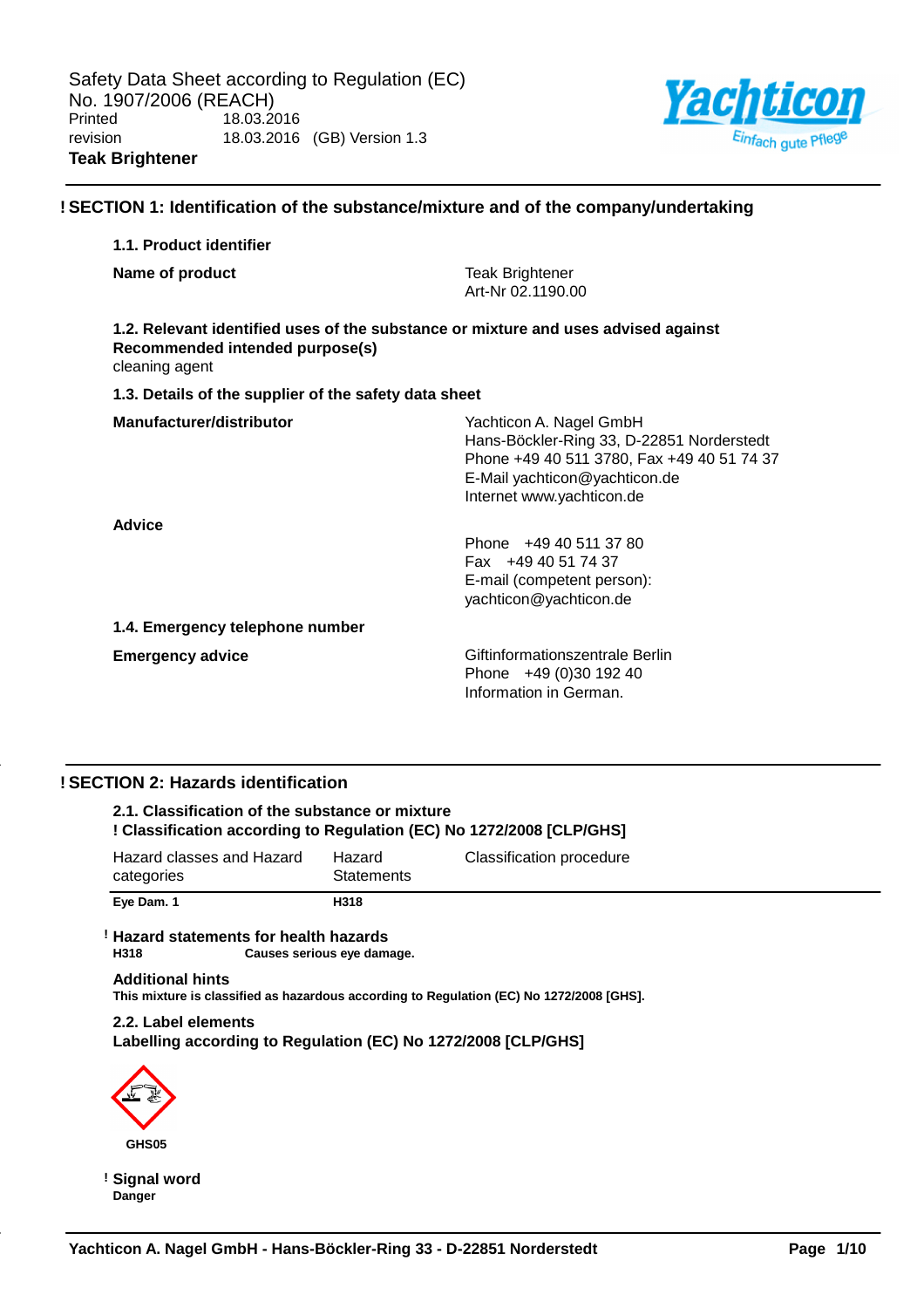

| H318                                            | ! Hazard statements for health hazards<br>Causes serious eye damage.                                                                                                            |
|-------------------------------------------------|---------------------------------------------------------------------------------------------------------------------------------------------------------------------------------|
| <b>Precautionary Statements</b>                 |                                                                                                                                                                                 |
| General<br>P <sub>101</sub><br>P <sub>102</sub> | If medical advice is needed, have product container or label at hand.<br>Keep out of reach of children.                                                                         |
| ! Prevention<br>P280                            | Wear protective gloves/protective clothing/eye protection/face protection.                                                                                                      |
| ! Response<br>$P305 + P351 +$<br>P338<br>P310   | IF IN EYES: Rinse cautiously with water for several minutes. Remove contact lenses,<br>if present and easy to do. Continue rinsing.<br>Immediately call a POISON CENTER/doctor/ |
| <b>Disposal</b><br>P <sub>501</sub>             | Dispose of contents/container to an approved waste handling.                                                                                                                    |
|                                                 | ! Hazardous ingredients for labeling                                                                                                                                            |

Fatty alcohol, C12-14, ethoxylated, oxalic acid dihydrate

#### **2.3. Other hazards**

#### **Results of PBT and vPvB assessment**

The substances in the mixture do not meet the PBT/vPvB criteria according to REACH, annex XIII.

## **! SECTION 3: Composition/ information on ingredients**

## **3.1. Substances**

not applicable

## **3.2. Mixtures**

## **! Hazardous ingredients**

| <b>CAS No</b> | EC No          | <b>Name</b>                        | Г%<br>weight] | <b>Classification according to</b><br>Regulation (EC) No 1272/2008 [CLP/<br><b>GHS1</b>                       |
|---------------|----------------|------------------------------------|---------------|---------------------------------------------------------------------------------------------------------------|
| 111-76-2      | 203-905-0      | butylcellosolve                    | $\leq 4$      | Acute Tox. 4, H332 / Acute Tox. 4,<br>H312 / Acute Tox. 4, H302 / Eye Irrit. 2,<br>H319 / Skin Irrit. 2, H315 |
| 68439-50-9    | <b>Polymer</b> | Fatty alcohol, C12-14, ethoxylated | $\leq 3$      | Acute Tox. 4, H302 / Eye Dam. 1, H318 /<br><b>Aquatic Acute 1, H400</b>                                       |
| 6153-56-6     | 205-634-3      | oxalic acid dihydrate              | $\leq 3$      | Acute Tox. 4, H302 / Acute Tox. 4,<br>H312 / Eye Dam. 1, H318                                                 |
| 7664-38-2     | 231-633-2      | phosphoric acid                    | $\leq 7$      | Skin Corr. 1B, H314 / Metal Corr. 1,<br>H <sub>290</sub> /**                                                  |

## **REACH**

| <b>CAS No</b> | Name                  | <b>REACH registration number</b> |
|---------------|-----------------------|----------------------------------|
| 111-76-2      | butylcellosolve       | 01-2119475108-36-XXXX            |
| 6153-56-6     | oxalic acid dihydrate | 01-2119534576-33-XXXX            |
| 7664-38-2     | phosphoric acid       | 01-2119485924-24-XXXX            |

#### ! **Additional advice**

\*\* Substance-specific threshold values were taken into account for the classification of the product.

**Labelling for contents according to regulation (EC) No 648/2004, annex VII**

5 % or over but less than 15 % non-ionic surfactants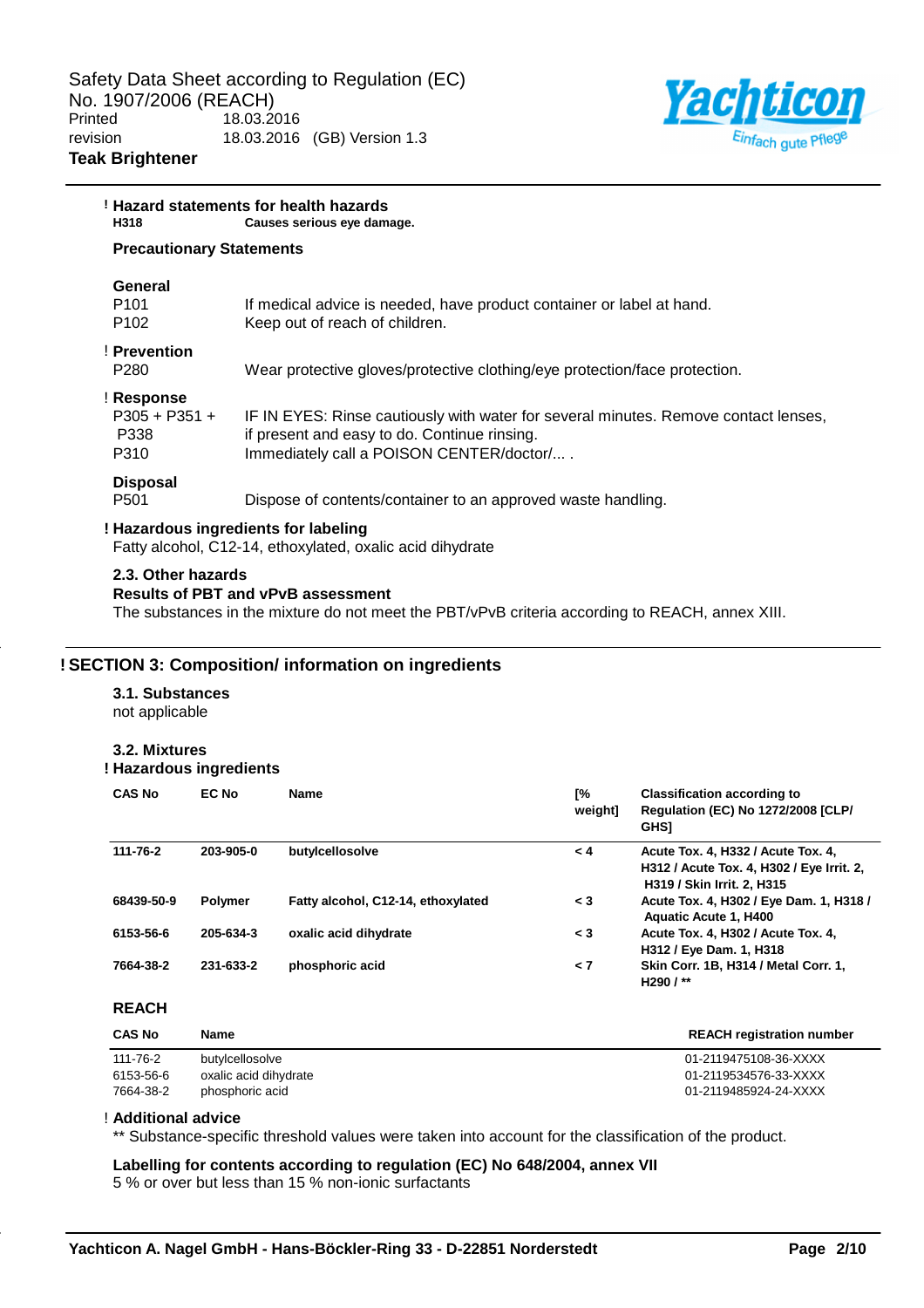

## **SECTION 4: First aid measures**

# **4.1. Description of first aid measures**

**General information**

Remove moisted clothing immediately. In the event of persistent symptoms receive medical treatment.

**In case of inhalation** Ensure of fresh air.

#### **In case of skin contact**

In case of contact with skin wash off with water. Seek medical advice f symptoms occur and skin irritation persists.

## **In case of eye contact**

Eye rinsing with water carefully while protecting unhurt eye. Remove contact lenses. Call for a doctor immediately.

#### **In case of ingestion**

Do not induce vomiting. Refer to medical treatment. Rinse out mouth and give plenty of water to drink.

**4.2. Most important symptoms and effects, both acute and delayed** No information available.

**4.3. Indication of any immediate medical attention and special treatment needed** No information available.

#### **SECTION 5: Firefighting measures**

#### **5.1. Extinguishing media Suitable extinguishing media** Dry fire-extinguishing substance Carbon dioxide Water spray jet

## **5.2. Special hazards arising from the substance or mixture**

Fire gas of organic material has to be classed invariably as respiratory poison. In the event of fire the following can be released: Carbon monoxide (CO) Phosphorus oxides (e.g. phosphoruspentoxide) Carbon dioxide (CO2) The product itself does not burn. No details about unusual fire or explosion hazard.

#### **5.3. Advice for firefighters Special protective equipment for fire-fighters**

Use breathing apparatus with independent air supply ( isolated ).

#### **Additional information**

Fire residues and contaminated firefighting water must be disposed of in accordance with the local regulations.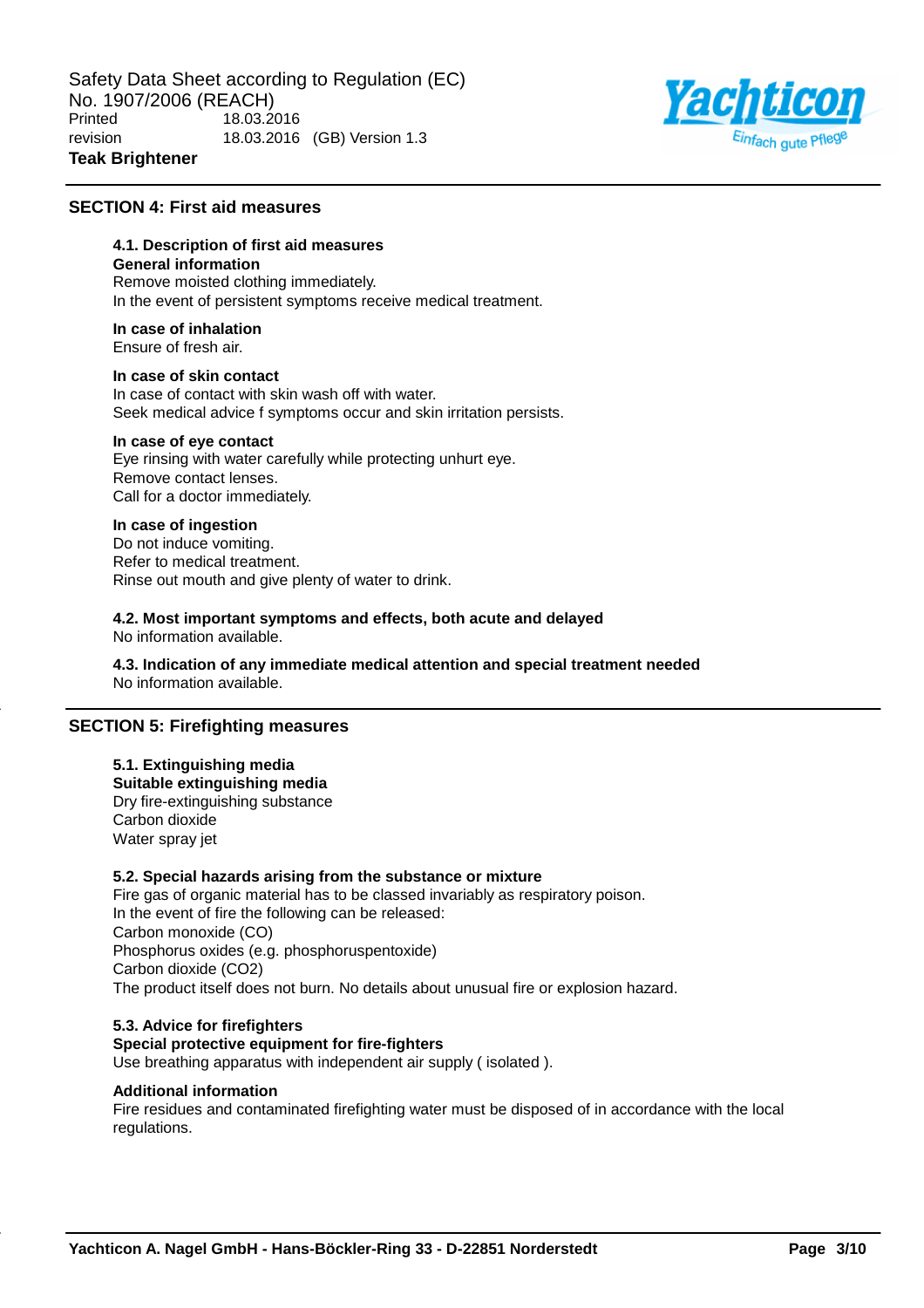

## **SECTION 6: Accidental release measures**

#### **6.1. Personal precautions, protective equipment and emergency procedures**

**For non-emergency personnel** Avoid skin and eye contact. Use personal protective clothing. High risk of slipping due to leakage/spillage of product.

#### **6.2. Environmental precautions**

Do not discharge into the drains/surface waters/groundwater. If product enters water course or sewage system, inform the responsible authority.

#### **6.3. Methods and material for containment and cleaning up**

Send in suitable containers for recovery or disposal. Take up with absorbent material (e.g. sand, sawdust, general-purpose binder, kieselguhr). After taking up the material dispose according to regulation.

## **6.4. Reference to other sections**

Safe handling: see section 7 Disposal: see section 13 Personal protection equipment: see section 8 Emergency telephone number: see section 1

## **SECTION 7: Handling and storage**

## **7.1. Precautions for safe handling**

#### **Advice on safe handling**

Care for thoroughly room ventilation, if necessary use in well ventilated area with local exhaust ventilation at workplace.

Avoid contact with skin and eyes.

#### **General protective measures**

Avoid contact with eyes and skin

#### **Hygiene measures**

Clean skin thoroughly after working. At work do not eat, drink and smoke. Remove soiled or soaked clothing immediately.

#### **Advice on protection against fire and explosion**

No special measures necessary.

#### **7.2. Conditions for safe storage, including any incompatibilities Requirements for storage rooms and vessels**

Keep in closed original container.

#### **Advice on storage compatibility**

Do not store with alkalies. Do not store together with oxidizing agents.

#### **Further information on storage conditions**

Keep container dry, tightly closed and store at cool place.

#### **Storage group** 8B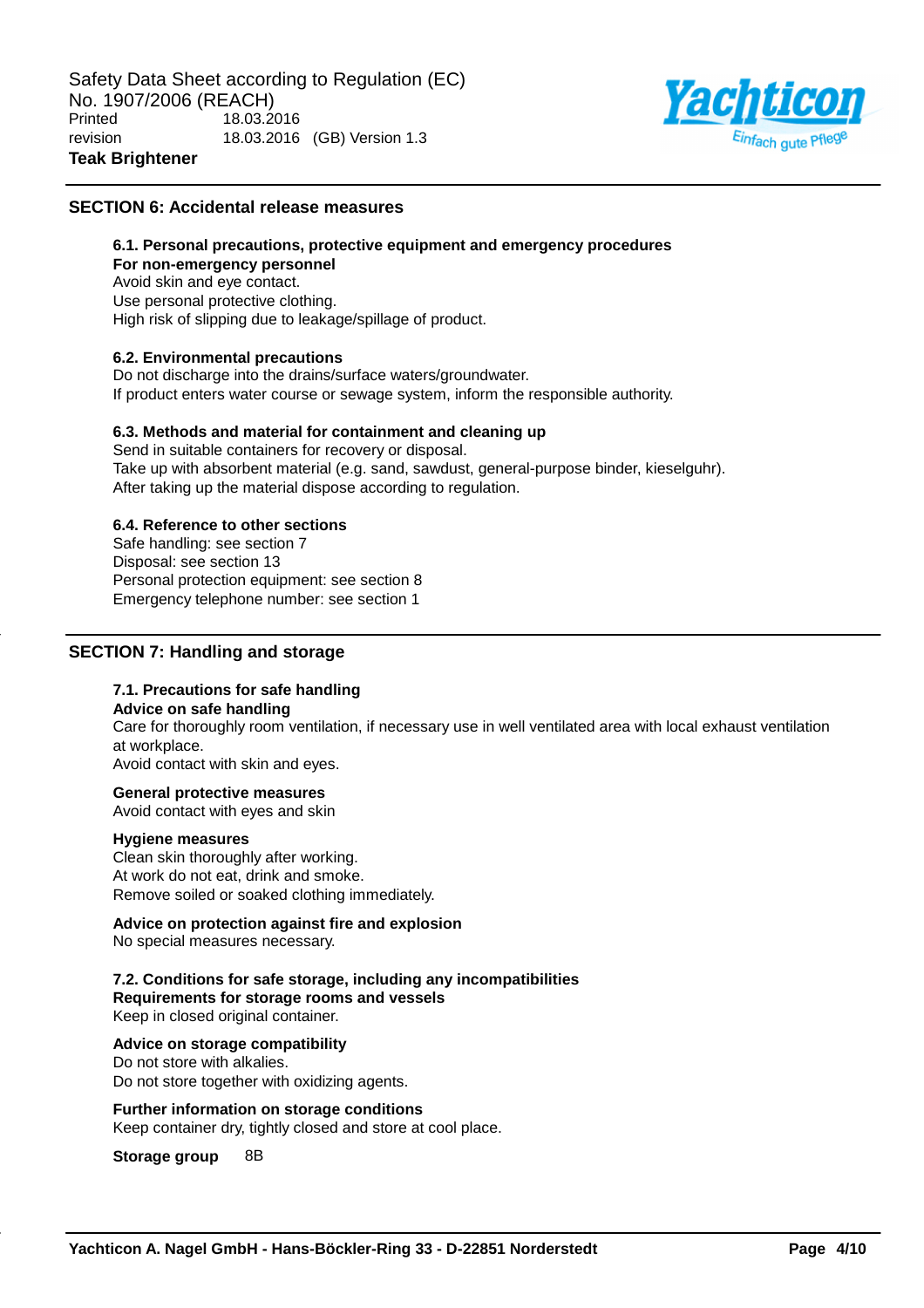

#### **7.3. Specific end use(s)**

No information available.

## **SECTION 8: Exposure controls/personal protection**

#### **8.1. Control parameters**

#### **Indicative occupational exposure limit values (91/322/EEC, 2000/39/EC, 2006/15/EC or 2009/161/EU)**

| <b>CAS No</b> | <b>Name</b>                  | Code                                 | [mg/m3]    | [ppm] | Remark                         |                  |
|---------------|------------------------------|--------------------------------------|------------|-------|--------------------------------|------------------|
| 111-76-2      | 2-butoxyethanol              | 8 hours                              | 98         | 20    | skin                           |                  |
|               |                              | Short-term                           | 246        | 50    |                                |                  |
| 7664-38-2     | phosphoric acid              | 8 hours                              |            |       |                                |                  |
|               |                              | Short-term                           | 2          |       |                                |                  |
|               | biological limits (TRGS 903) |                                      |            |       |                                |                  |
| <b>CAS No</b> | <b>Name</b>                  | <b>Parameter</b>                     | <b>BGW</b> |       | <b>Examination</b><br>material | <b>Test date</b> |
| 111-76-2      | 2-butoxyethanol              | Butoxyessigsäure                     | $100$ mg/l |       | U                              | C                |
| 111-76-2      | 2-butoxyethanol              | Butoxyessigsäure<br>(nach Hydrolyse) | $200$ mg/l |       | U                              | с                |

#### **8.2. Exposure controls**

#### **Respiratory protection**

Not necessary with adequate exhaust ventilation.

#### **Hand protection**

Glove material specification [make/type, thickness, permeation time/life, wetting resistance]: Nitril, 0,4 mm, 60 min, 480 min. e.g. "Camatril Profi" (KCL GmbH, Email: Vertrieb@kcl.de)

The selection of the suitable gloves does not only depend on different material, but also on further marks of quality and varies from manufacturer to manufacturer.

The exact breakthrough time of the glove material can be requested from the protective glove manufacturer and must be observed.

#### **Eye protection**

safety goggles

#### **Other protection measures** protective clothing

## **Appropriate engineering controls**

Ensure good ventilation, where necessary use fume hood.

## **SECTION 9: Physical and chemical properties**

| 9.1. Information on basic physical and chemical properties |            |
|------------------------------------------------------------|------------|
| Appearance                                                 | Colour     |
| liauid                                                     | colourless |

**Odour** characteristic

**Odour threshold**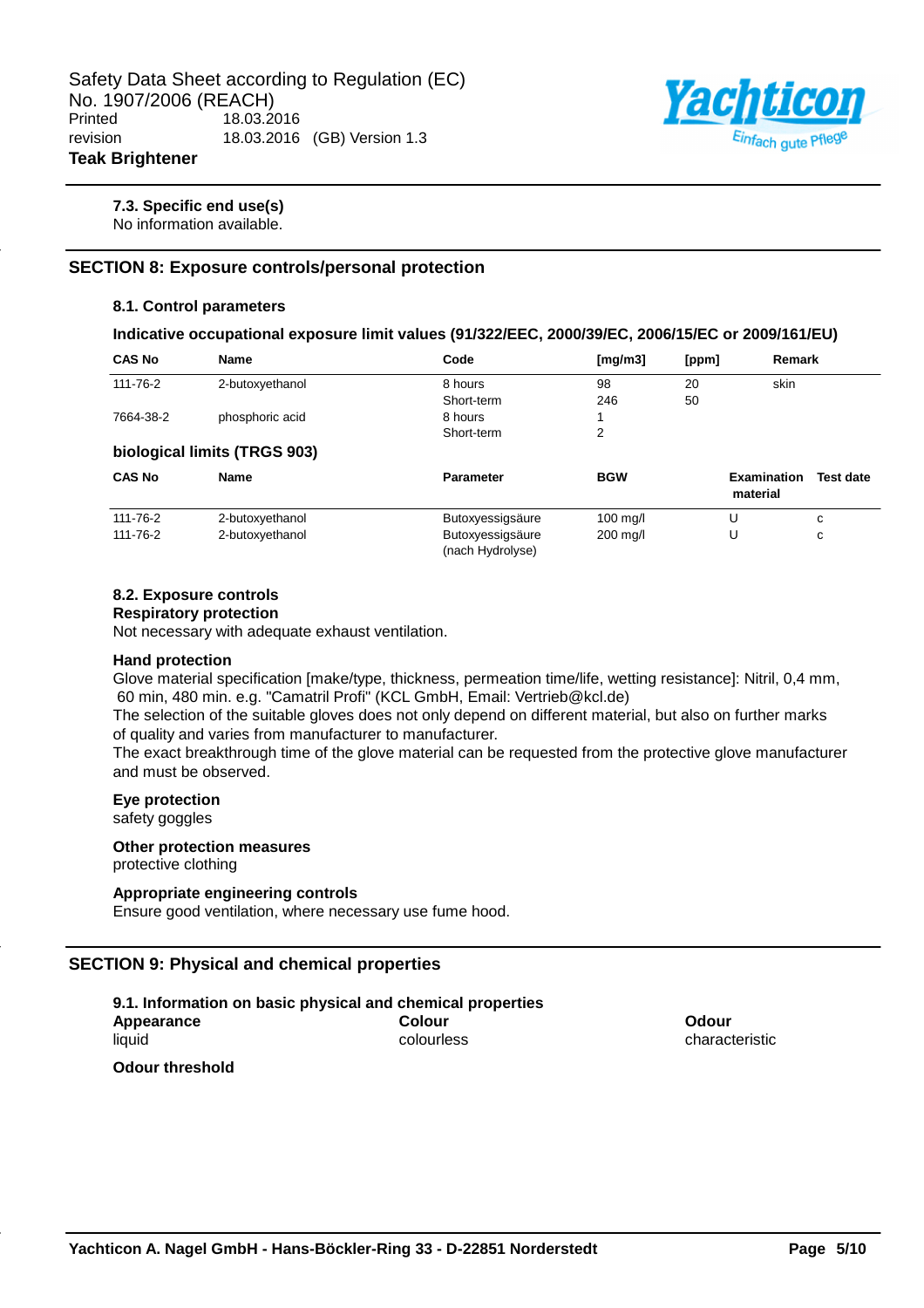

# not determined

# **Important health, safety and environmental information**

|                                                              | Value          | Temperature | at | Method | Remark                                   |
|--------------------------------------------------------------|----------------|-------------|----|--------|------------------------------------------|
| pH value                                                     | $>2$           | 20 °C       |    |        |                                          |
| boiling point                                                | ca. 100 °C     |             |    |        |                                          |
| melting point                                                | ca. 0 °C       |             |    |        |                                          |
| <b>Flash point</b>                                           | not determined |             |    |        |                                          |
| Vapourisation rate                                           | not determined |             |    |        |                                          |
| Flammable (solid)                                            | not determined |             |    |        |                                          |
| <b>Flammability (gas)</b>                                    | not determined |             |    |        |                                          |
| Ignition temperature                                         | not determined |             |    |        |                                          |
| <b>Self ignition</b><br>temperature                          |                |             |    |        | The product<br>is not self-<br>igniting. |
| <b>Lower explosion limit</b>                                 | not determined |             |    |        |                                          |
| <b>Upper explosion limit</b>                                 | not determined |             |    |        |                                          |
| Vapour pressure                                              | not determined |             |    |        |                                          |
| <b>Relative density</b>                                      | ca. 1 g/cm3    | 20 °C       |    |        |                                          |
| Vapour density                                               | not determined |             |    |        |                                          |
| Solubility in water                                          |                | 20 °C       |    |        | multimiscible                            |
| Solubility/other                                             | not determined |             |    |        |                                          |
| Partition coefficient n-<br>octanol/water (log P<br>O/W      | not determined |             |    |        |                                          |
| <b>Decomposition</b><br>temperature                          | not determined |             |    |        |                                          |
| <b>Viscosity</b>                                             | not determined |             |    |        |                                          |
| <b>Oxidising properties</b><br>No information available.     |                |             |    |        |                                          |
| <b>Explosive properties</b><br>The product is not explosive. |                |             |    |        |                                          |

## **9.2. Other information**

Refer to technical data sheet.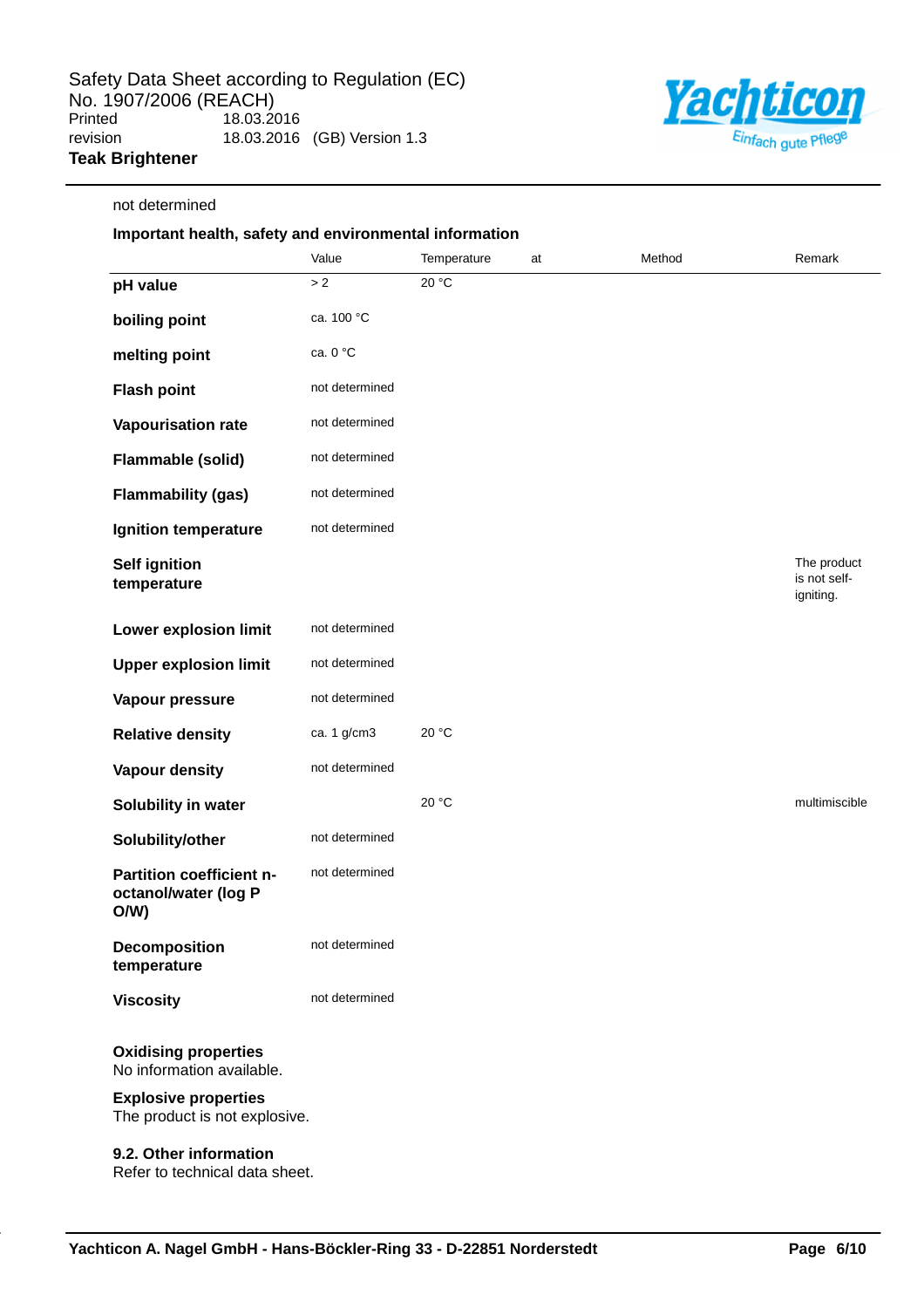

## **SECTION 10: Stability and reactivity**

#### **10.1. Reactivity**

No information available.

#### **10.2. Chemical stability**

Stable under normal conditions of use. Stable under recommended storage conditions.

#### **10.3. Possibility of hazardous reactions**

Reactions with strong alkalies and oxidising agents.

# **10.4. Conditions to avoid**

Avoid heat and frost.

#### **10.5. Incompatible materials Substances to avoid** Alkali (lye)

Oxidising agent

## **10.6. Hazardous decomposition products**

Concerning possible decomposition products see section 5.

## **Thermal decomposition**

Remark No decomposition if used as directed.

## **SECTION 11: Toxicological information**

#### **11.1. Information on toxicological effects**

#### **Acute toxicity/Irritation/Sensitization**

|                                               | Value/Validation        | Species | Method | Remark |
|-----------------------------------------------|-------------------------|---------|--------|--------|
| <b>Skin irritation</b>                        | corrosive               |         |        |        |
| <b>Eye irritation</b>                         | corrosive               |         |        |        |
| <b>Skin sensitization</b>                     | No known sensitization. |         |        |        |
| <b>Sensitization</b><br>respiratory<br>system | No known sensitization. |         |        |        |

#### **Experiences made from practice** Risk of strong eye injuries.

#### **Additional information**

The product should be handled with the care usual when dealing with chemicals. Further hazardous properties can not be excluded.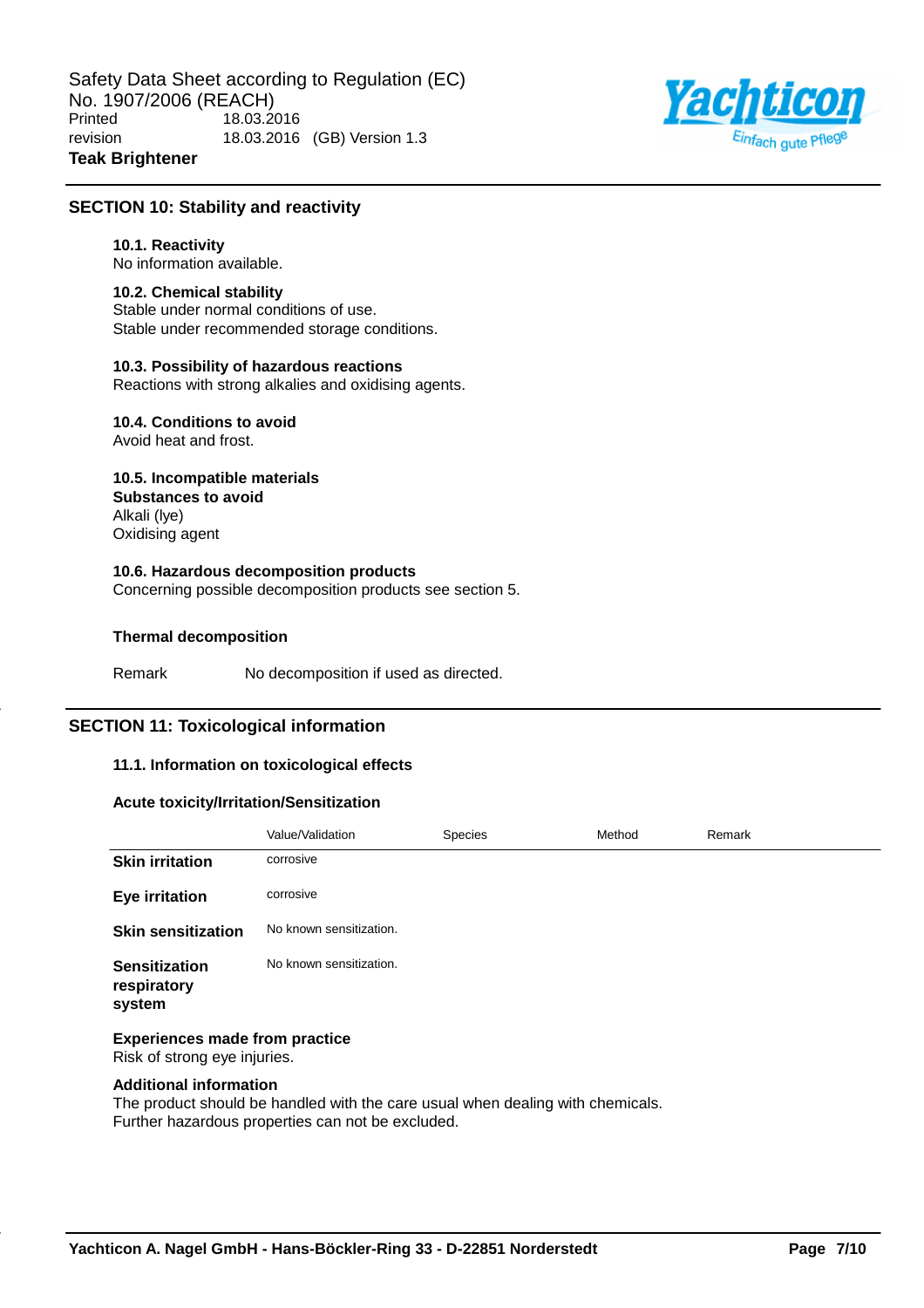

## **SECTION 12: Ecological information**

#### **12.1. Toxicity**

No information available.

## **12.2. Persistence and degradability**

No information available.

## **12.3. Bioaccumulative potential**

No information available.

## **12.4. Mobility in soil**

No information available.

## **12.5. Results of PBT and vPvB assessment**

The substances in the mixture do not meet the PBT/vPvB criteria according to REACH, annex XIII.

## **12.6. Other adverse effects**

Harmful effect in the water possible by shifting of the pH value.

#### **General regulation**

Do not allow uncontrolled leakage of product into the environment.

## **SECTION 13: Disposal considerations**

## **13.1. Waste treatment methods**

#### **Recommendations for the product**

There are no harmonised regulations on the disposal of chemicals in the member states of the EU. In Germany the Recycling and Waste Management Act (KrWG) stipulates recycling as a requirement. This means that a distinction must be made between "wastes for recycling" and "wastes for disposal". Particular aspects - in the main concerning delivery - are also governed by the Laender.

## **Recommendations for packaging**

Totally emptied packaging may be treated as household waste. Disposal according to official regulations.

#### **Recommended cleansing agent**

water

## **General information**

Allocation of the waste number has to be done according to the EWC directive industry- and processspecific.

## **! SECTION 14: Transport information**

|                                     | <b>ADR/RID</b> | <b>IMDG</b> | <b>IATA-DGR</b> |
|-------------------------------------|----------------|-------------|-----------------|
| 14.1. UN number                     | ۰              | ٠           | ۰               |
| 14.2. UN proper shipping -<br>name  |                | -           | -               |
| 14.3. Transport hazard<br>class(es) | ۰              | -           | ۰               |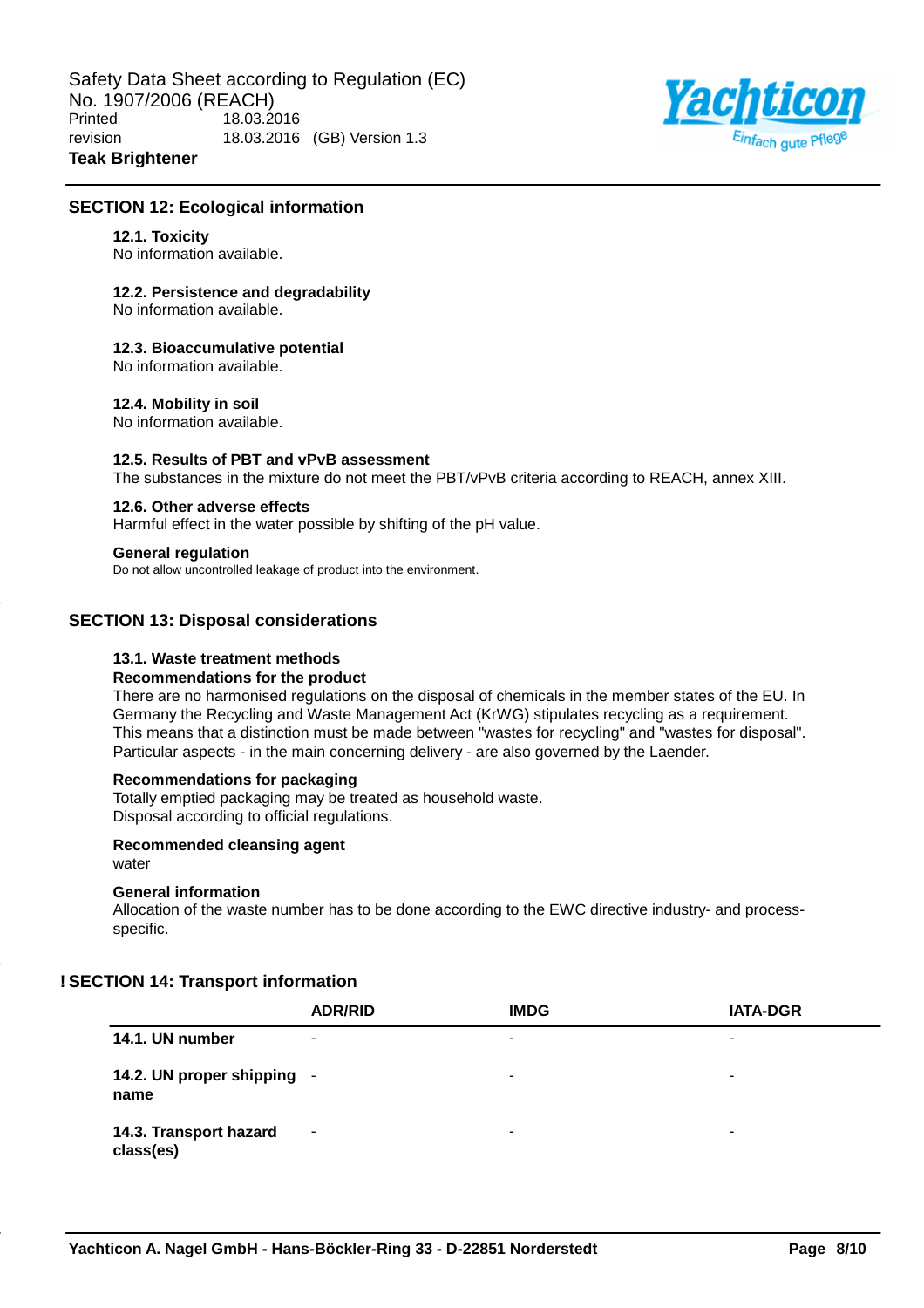

| 14.4. Packing group<br>14.5. Environmental<br>hazards<br>14.6. Special precautions for user<br>No information available.<br>14.7. Transport in bulk according to Annex II of MARPOL 73/78 and the IBC Code |  |
|------------------------------------------------------------------------------------------------------------------------------------------------------------------------------------------------------------|--|
|                                                                                                                                                                                                            |  |
| ! No information available.                                                                                                                                                                                |  |
|                                                                                                                                                                                                            |  |
|                                                                                                                                                                                                            |  |
| <b>Transport/further information</b><br>No dangerous goods as defined by the transport regulations - ADR/RID, IMDG, ICAO/IATA-DGR.                                                                         |  |

**Water hazard class** 1 following VwVwS slightly hazardous to water

## **15.2. Chemical Safety Assessment**

No information available.

## **! SECTION 16: Other information**

#### **Training advice**

See the technical data sheet for more information.

#### **Recommended uses and restrictions**

National and local regulations concerning chemicals shall be observed.

#### **Further information**

The national special regulations have to be implemented by each user their own responsibility! The information contained herein is based on the state of our knowledge. It characterizes the product with regard to the appropriate safety precautions. It does not represent a guarantee of the properties of the product.

Please note: Our Material Safety Data Sheets have been prepared in accordance with EU directives, WITHOUT taking into account the specific national regulations for handling hazardous materials and chemicals.

Indication of changes: "!" = Data changed compared with the previous version. Previous version: 1.2 **Sources of key data used**

Data sheets of the suppliers.

Federal Environment Agency (water hazard classes)

- H290 May be corrosive to metals.
- H302 Harmful if swallowed.
- H312 Harmful in contact with skin.
- H314 Causes severe skin burns and eye damage.
- H315 Causes skin irritation.
- H318 Causes serious eye damage.
- H319 Causes serious eye irritation.